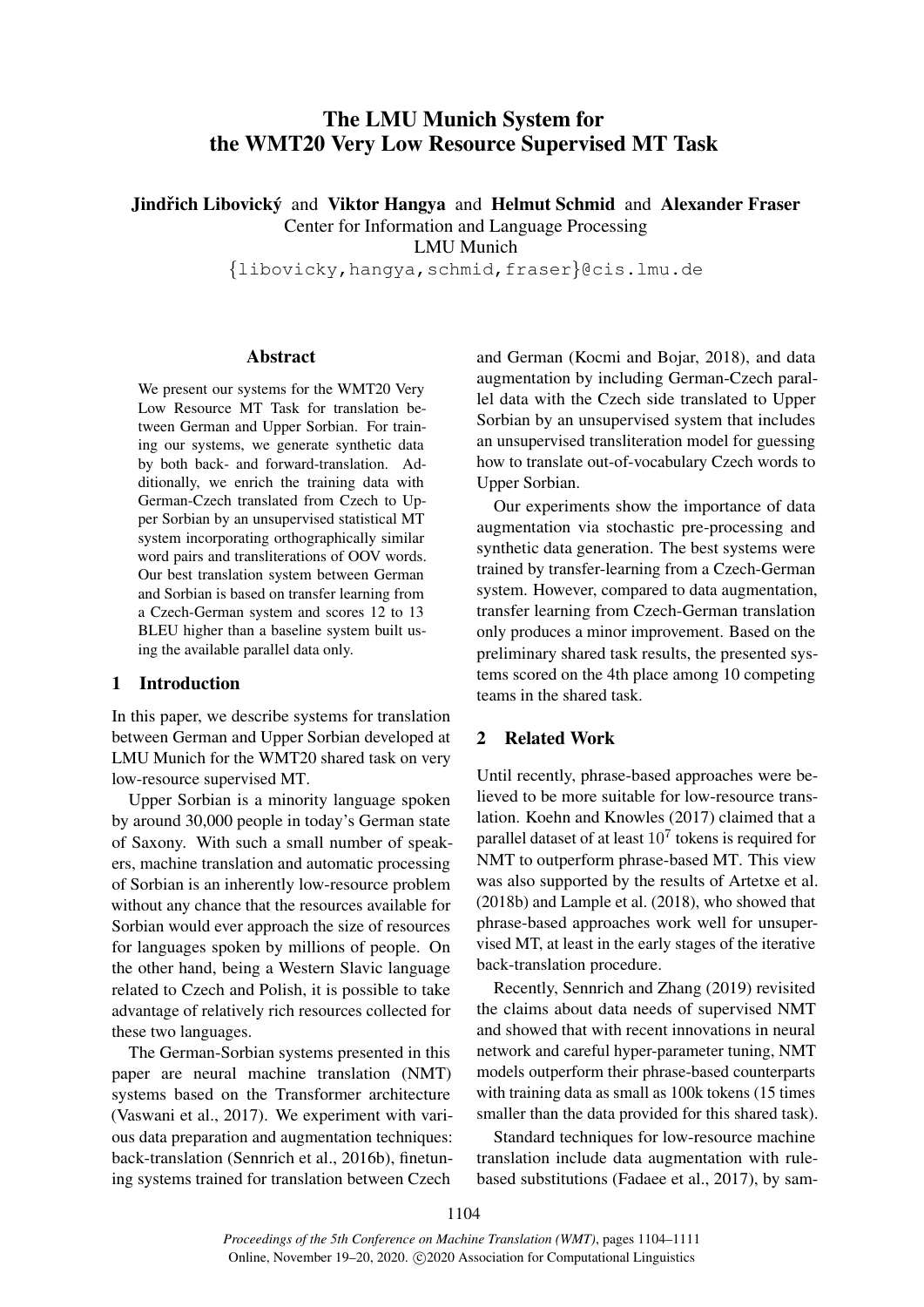| Data                         |                              | $#$ sent. | $#$ tok.     | # tok.<br>$\overline{4}$ sent. |
|------------------------------|------------------------------|-----------|--------------|--------------------------------|
| Train                        | de<br>hsh                    | 60k       | 822k<br>738k | 13.7<br>12.3                   |
| Devel                        | de<br>hsh                    | 2k        | 28k<br>25k   | 13.8<br>12.5                   |
| Devel test                   | de<br>hsh                    | 2k        | 28k<br>25k   | 13.9<br>12.7                   |
| German-Czech<br>newstest2019 | de<br>$\mathbf{c}\mathbf{s}$ | 2k        | 49k<br>43k   | 24.5<br>22.0                   |
| German-Czech<br>parallel     | de<br>$\mathbf{c}\mathbf{s}$ | 14.7M     | 234M<br>219M | 15.9<br>14.8                   |

Table 1: Statistics on the parallel data compared to German-Czech News Test 2019 and parallel German-Czech data (see Section 3.3).

pling synthetic noise (Wang et al., 2018; Provilkov et al., 2020), or by iterative back-translation (Hoang et al., 2018). Another class of approaches relies on transfer learning from models trained for highresource language pairs of more or less similar languages (Zoph et al., 2016; Nguyen and Chiang, 2017; Kocmi and Bojar, 2018).

# 3 Data

We used several types of data to train our systems. The organizers provided authentic parallel data and Sorbian monolingual data. We also use German and Czech News Crawl data and Czech-German parallel data available in Opus (Tiedemann, 2012).

# 3.1 Authentic Parallel Data

The organizers of the shared task provided a parallel corpus of 60k sentences, and validation and development test data of 2k sentences each.

The basic statistics about the data are presented in Table 1. Note that the sentences are on average much shorter and therefore also likely to be structurally simpler than in the type of sentences usually used in the WMT test sets.

#### 3.2 Monolingual Data

In total 696k monolingual Sorbian sentences were provided by the organizers. We noticed that the monolingual Sorbian data contain many OCRrelated errors originating from hyphenation. We thus removed all sentences ending with a hyphen. Additionally, we merged tokens ending with a hyphen with the adjacent one if such merging results

in a known Sorbian word. This filtered out 1.6k sentences and did 12k token merges.

The monolingual Sorbian data were used for training the unsupervised Czech-Sorbian translation system (see Section 4.1) and for backtranslation in Sorbian-German systems.

Besides, we use 60M German and 60M Czech sentences from the NewsCrawl data provided as monolingual data for WMT shared tasks (Barrault et al., 2019). The monolingual data were used for generating synthetic training data via back- and forward-translation both for the German-Sorbian and German-Czech systems. In addition, the Czech monolingual data was used in the unsupervised Czech-Sorbian translation system as well.

#### 3.3 German-Czech Data

For transfer learning and the creation of synthetic data, we also used German-Czech parallel data. We downloaded all available parallel datasets from the Opus project (Tiedemann, 2012), which gave us 20.8M parallel sentences, which we further filtered.

First, we filtered the parallel sentences by length. We estimated the mean and the standard deviation of the length ratio of German and Czech sentences and kept only those sentence pairs whose length ratio fitted into the interval of two times standard deviation around the mean. Then, we applied a language identifier from FastText (Grave et al., 2018) and only kept sentence pairs identified as German-Czech. The filtering lefts us with 14.7M parallel sentences.

### 4 Synthetic data from Czech-German

Since Upper Sorbian is related to Czech, we generate additional synthetic parallel German-Sorbian data by translating the Czech side of the German-Czech parallel data. For this, we use an unsupervised statistical MT system which includes mined Czech-Sorbian transliteration word pairs for better performance.

### 4.1 Unsupervised SMT

We follow the approach of Artetxe et al. (2018b) to build an Unsupervised Statistical Machine Translation (SMT) system. In the following description, we mainly focus on the steps that we changed compared to the original system and keep the description of the other steps brief.

In the first step, we build 300-dimensional monolingual  $n$ -gram embeddings for both Czech and Sor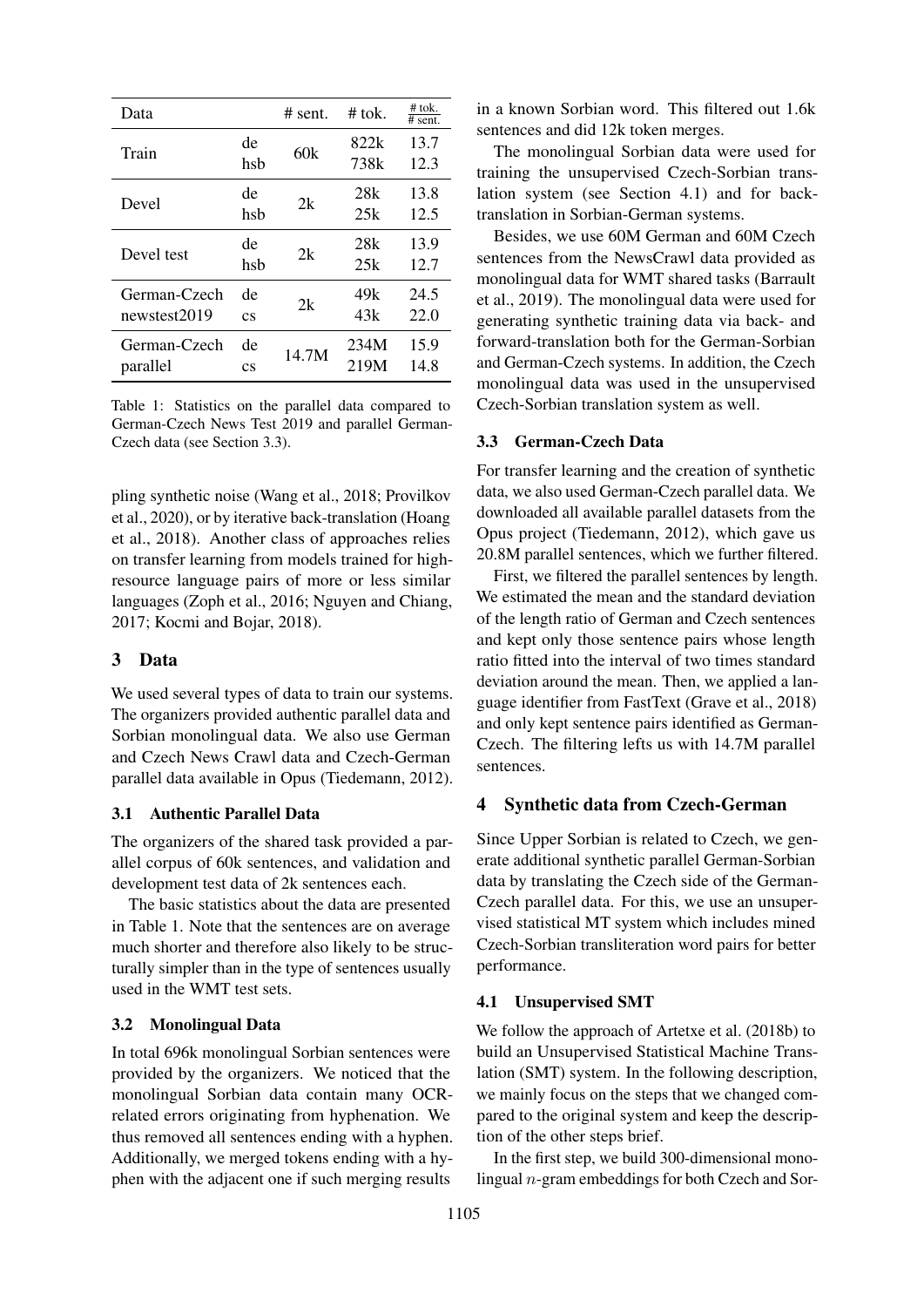bian using *FastText skip-gram* (Bojanowski et al., 2017) on the above mentioned monolingual data. We restrict the vocabulary to the most frequent 200k, 400k, and 400k 1-, 2- and 3-grams, respectively. We map these embeddings to a shared bilingual space using *VecMap* (Artetxe et al., 2018a). In contrast to the original unsupervised SMT pipeline, which builds bilingual word embeddings (BWEs) without any cross-lingual signal, we use identical words occurring in both languages as the seed lexicon for the mapping. We found that the available small monolingual Sorbian corpus is not adequate to build BWEs in a fully unsupervised way. The corpora are tokenized and true-cased using *Moses* tools (Koehn et al., 2007). We note that because there are no available language rules for Sorbian, we used Czech rules for tokenization, which is reasonable because of the similarity of the two languages.

We build phrase tables for both translation directions. For each source  $n$ -gram, we take 100 candidates with the closest embeddings based on cosine similarity and additional 100 candidates with the smallest edit distance. We calculate 5 scores for each pair: phrase and lexical translation probabilities and their inverse as in (Artetxe et al., 2018b), and their normalized edit distance. For phrases, the latter is calculated by pairing each source word with the most similar target side word and taking the average edit distance of each of these pairs as the normalization constant. In addition to the phrase tables, we train language models using the monolingual corpora.

We use the validation set from the shared task (with the German side machine-translated to Czech) to tune the parameters with MERT instead of tuning on synthetic data. Finally, we run 3 iterative refinement steps.

#### 4.2 Translating OOVs by Transliteration

Because of the small monolingual data, the Sorbian vocabulary is relatively small. To improve on this problem, we exploit the similarity of Upper Sorbian and Czech by translating Czech out-of-vocabulary (OOV) words to Upper Sorbian, using transliteration. More precisely, we transliterate Czech words from the German-Czech parallel data which were not seen by the SMT system during training, assuming that the translations of these words are missing in the Sorbian vocabulary on the target side as well. We extracted the training data for the transliteration system using a preliminary *transliteration mining* model, *filtered* the data using a preliminary transliteration model, and trained the final *transliteration model* on the filtered data.

Transliteration mining. Our transliteration mining is similar to the model by Sajjad et al. (2012). It consists of a transliteration submodel and a noise submodel.

The *transliteration submodel* is a unigram model over transliteration units (TUs) which jointly generates a source and a target language string. The English-German transliteration pair *(Gorbatchev, Gorbatschow)* could be generated as the following sequence of TUs: G:G o:o r:r b:b a:a t:t s: c:c h:h e:o v:w. We use only 1-1, 0-1, and 1-0 TUs. The probability  $p(a)$  of a sequence of TUs is the product of the unigram probabilities  $p(a_i)$ :

$$
p(\mathbf{a}) = p(a_1, ..., a_n) = \prod_{i=1}^{n} p(a_i)
$$

Probability  $p_{trans}(\mathbf{s}, \mathbf{t})$  of a string pair is obtained by summing over all possible alignments a:

$$
p_{\text{trans}}(\mathbf{s}, \mathbf{t}) = \sum_{\mathbf{a} \in \text{align}(\mathbf{s}, \mathbf{t})} p(\mathbf{a})
$$

The *noise submodel* independently generates a source string s and a target string t using two unigram models over the source and the target language characters, respectively. The probability of a string pair is the product of the two monolingual string probabilities:

$$
p_{\text{noise}}(\mathbf{s}, \mathbf{t}) = p_{\text{src}}(\mathbf{s}) \ p_{\text{tgt}}(\mathbf{t})
$$

The monolingual probability of the source string (and analogously the target string) is defined as a product of letter unigram probabilities.

Sajjad et al. (2012) *interpolate* the noise model and the target model as a linear combination. Unfortunately, such a model also extracts neartransliterations which differ from a true transliteration by e.g., an inflexional affix, such as *(Gorbatchev, Gorbatschows)*.

Instead, we combine the two submodels by *concatenation*. Our model produces a word pair by (i) generating two word prefixes<sup>1</sup> s<sup>p</sup> and  $t^p$  using the noise model, (ii) generating two middle parts  $s^m$  and  $t^m$  using the transliteration model, and

<sup>&</sup>lt;sup>1</sup>Here, the terms *prefix* and *suffix* are not used in a linguistic sense.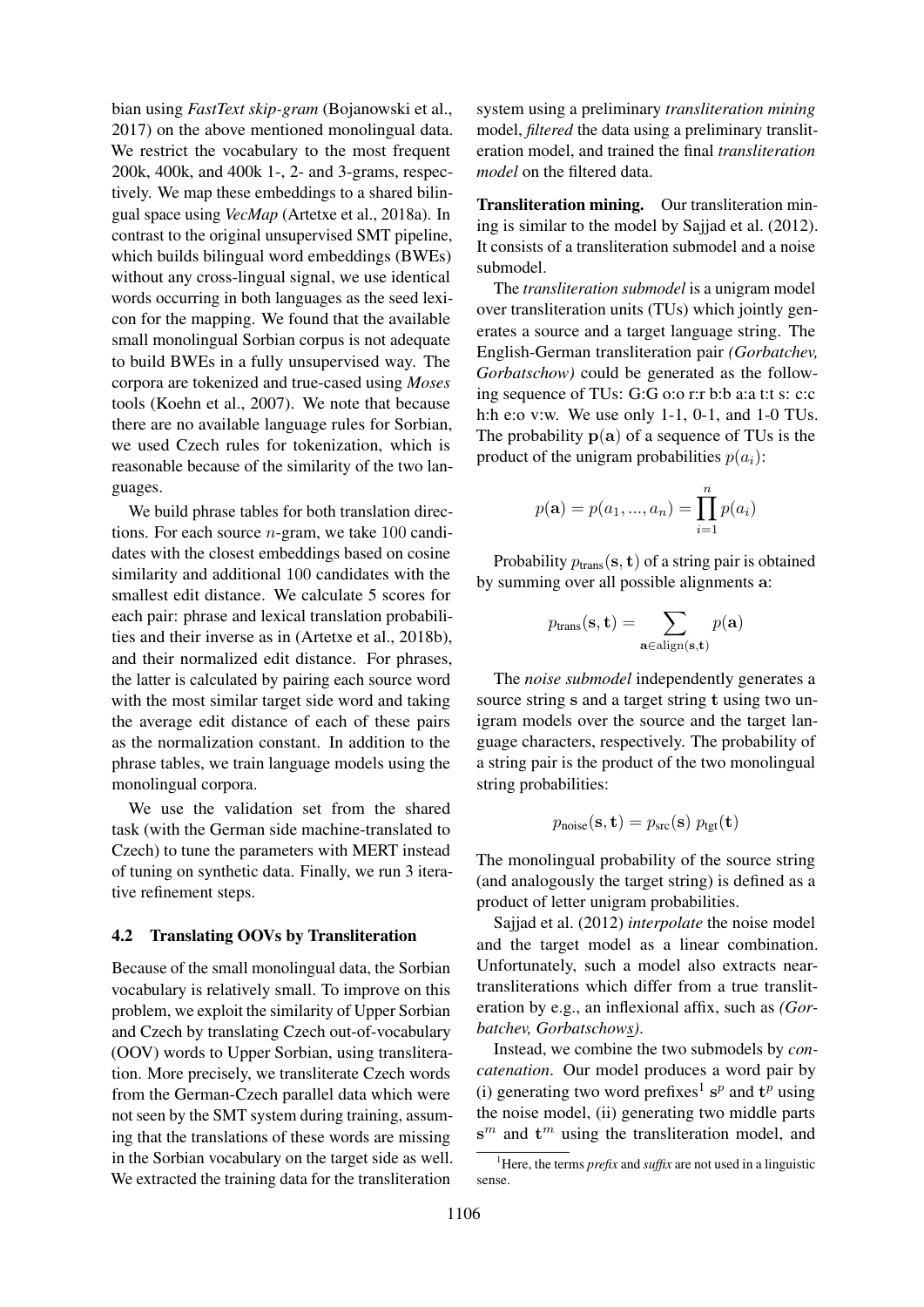(iii) generating two suffixes  $s^s$  and  $t^s$  using the noise model. The intuition is that if the most probable way to generate a pair does not use prefixes or suffixes, it is a transliteration. Here the nontransliteration pair *(Gorbatchev, Gorbatschows* might be most probably obtained by generating two empty strings as prefixes with the noise submodel, the TU sequence G:G o:o r:r b:b a:a t:t s: c:c h:h e:o v:w with the transliteration submodel, and an empty suffix and the suffix *s* with the noise model.

The probability is defined as follows:

$$
\begin{aligned} p(\mathbf{s^p}, \mathbf{s^m}, \mathbf{s^s}, \mathbf{t^p}, \mathbf{t^m}, \mathbf{t^s}) = \\ p_{\text{noise}}(\mathbf{s^p}, \mathbf{t^p})p_{\text{trans}}(\mathbf{s^m}, \mathbf{t^m})p_{\text{noise}}(\mathbf{s^s}, \mathbf{t^s}) \end{aligned}
$$

The total probability of a word pair is obtained by summing over all possible splits:

$$
p(\mathbf{s}, \mathbf{t}) = \sum_{\substack{\mathbf{s}^{\mathbf{p}}, \mathbf{s}^{\mathbf{m}}, \mathbf{s}^{\mathbf{s}}, \mathbf{t}^{\mathbf{p}}, \mathbf{t}^{\mathbf{m}}, \mathbf{t}^{\mathbf{s}} \\ \in \text{split}(\mathbf{s}, \mathbf{t})}} p(\mathbf{s}^{\mathbf{p}}, \mathbf{s}^{\mathbf{m}}, \mathbf{s}^{\mathbf{s}}, \mathbf{t}^{\mathbf{p}}, \mathbf{t}^{\mathbf{m}}, \mathbf{t}^{\mathbf{s}})
$$

The parameters of the transliteration submodel are trained using the EM algorithm on the list of transliteration candidates. The parameters of the monolingual models are estimated directly from the data and kept fixed during training. After the EM training, we compute for each candidate pair, the most probable split of the two words into prefix/middle/suffix, and the most probable alignment of the two middle parts using the Viterbi algorithm. If all prefixes and suffixes are empty, the candidate pair is extracted as a probable transliteration.

We run the transliteration mining on lower-cased data and consider all possible word pairs with a reasonable edit distance. The mining process returns the extracted transliteration candidates and their most probable TU sequence, respectively.

Transliteration filtering. The mining process only relies on the unigram probabilities, which is often suboptimal. Therefore, we add a filtering step that scores each transliteration pair using an n-gram transliteration model and eliminates pairs with a low score.

We train a Kneser-Ney-smoothed trigram transliteration model on the TU sequences of the transliterations extracted using the transliteration mining model.

For each extracted transliteration pair, we compute negative log probabilities:

•  $L_1$  of the corresponding TU sequence;

| Unsupervised SMT  | 12.0 |  |
|-------------------|------|--|
| + edit distance   | 13.3 |  |
| + transliteration | 13.8 |  |

Table 2: BLEU scores of the Czech-Sorbian system with gradually added techniques measured on the Upper Sorbian-German test set where the German side has been machine-translated to Czech.

- $L_2$  of the best source-to-target transliteration; and
- $L_3$  of the best target-to-source transliteration.

We filter out a word pair if  $L_2-L_1+L_3-L_1 > 10$ . Note that all three probabilities are joint probabilities and that the same transliteration model can be used in both directions.

Transliteration Generation. We train the final transliteration model on the TU sequences of the filtered transliteration pairs and use the model to generate Sorbian transliterations for Czech OOV words. We lowercase the Czech words before transliteration and transfer the casing from the original Czech words to their Sorbian transliterations.

Using the model, we generate transliterations for Czech words not seen by the unsupervised SMT system during training, i.e., we take all the words from the Czech side of the parallel data which are not present in the used Czech monolingual corpus. To add these word pairs to the SMT system, we consider them as a parallel corpus and concatenate it to the synthetic parallel data created in the iterative refinement steps and also update the language models. We run two additional refinement steps on top of the three mentioned in 4.1. Finally, we create the synthetic German-Sorbian data by translating the Czech side of the German-Czech data and feed it to our final NMT system, as described below.

Table 2 shows the translation quality of the unsupervised SMT system. The basic setup relies only on BWEs to build the initial phrase tables. Next, we add edit distance information, and finally, we use the mined transliteration pairs as well. However, note that the BLEU scores are very approximate because the source side of the test is machinetranslated.

# 5 Experimental Setup

For the translation between German and Sorbian, we experimented with NMT models based on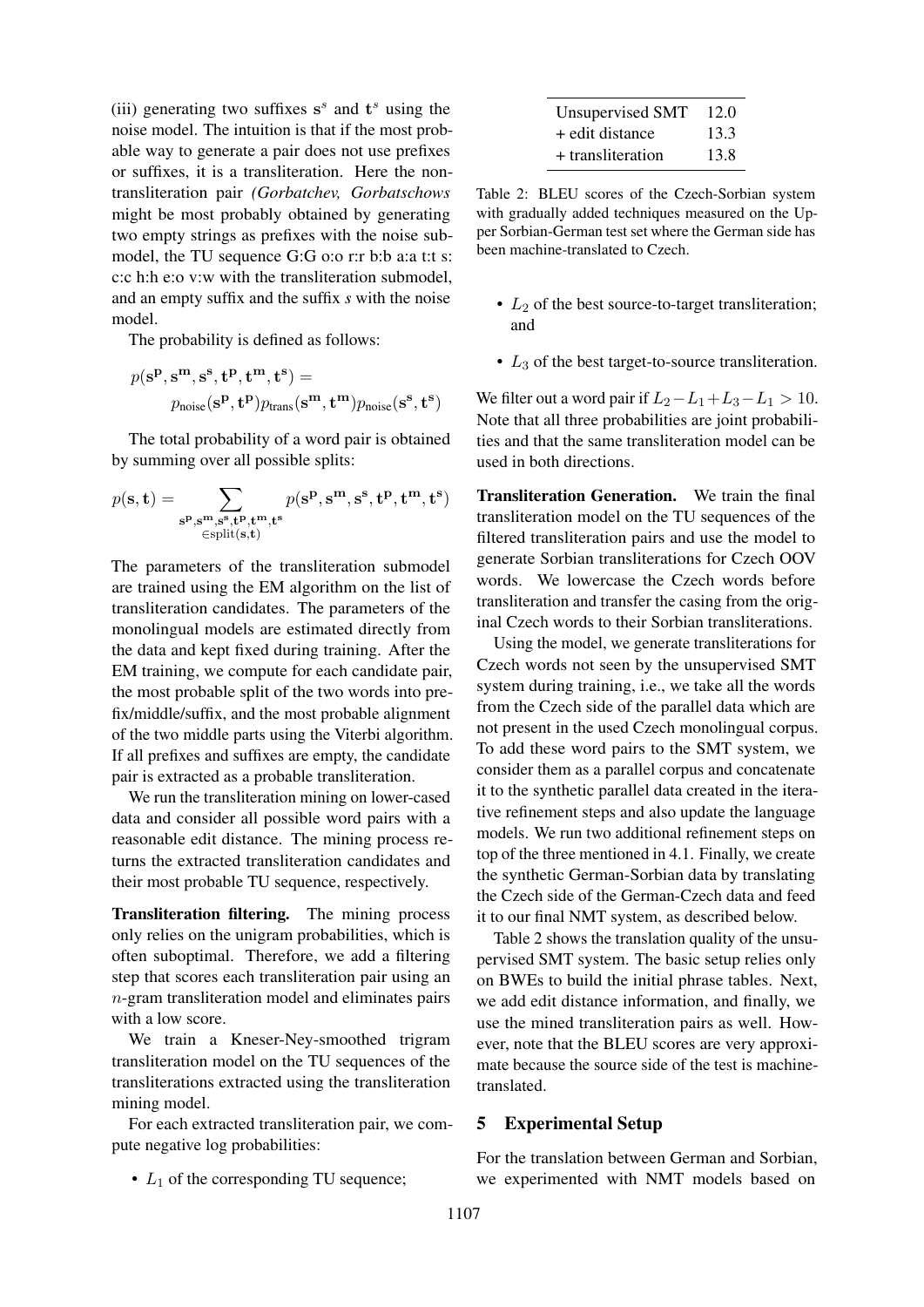

Figure 1: Overview of datasets and systems that were used to generate synthetic data. Solid arrows denote training a system, dashed gray arrows denote using the model for data generation. Synthetic datasets have dashed boxes.

Transformers (Vaswani et al., 2017). We followed known best practices for architecture and optimization choices. In our experiments, we mostly focus on data engineering.

#### 5.1 Model Architecture and Optimization

We use the Transformer architecture (Vaswani et al., 2017) as implemented in Marian (Junczys-Dowmunt et al., 2018). For the initial experiments, we used the Base architecture (6 layers, hidden state of size 512, 8 attention heads, feed-forward layer 1024), and Big for the later experiments (12 layers, hidden state 1024, 16 attention heads, feedforward layer 4096). We follow the default standard learning rate schedule proposed by Vaswani et al. (2017) with learning rate  $3 \cdot 10^{-4}$ . We use 16k warm-up steps for the Base architecture and 32k warm-up steps for the Big architecture.

The Base architecture is used for the initial systems which generate synthetic data via backwardand forward-translation. We use the Big architecture for the rest of the systems.

#### 5.2 Training Data Preparation

An overview of the data generation and system training steps is provided in Figure 1.

We use a common BPE-based vocabulary (Sennrich et al., 2016c) for all systems which allows us to better ensemble our systems. Instead of proper tokenization, we use the pre-tokenization heuristic from SentencePiece (Kudo and Richardson, 2018) as implemented in YouTokenToMe.<sup>2</sup> The BPE vocabulary consists of 16k merges and was fit using the authentic parallel training data only.

We apply BPE-dropout (Provilkov et al., 2020) of 0.1 on both the source and the target side of the data. We oversample the monolingual data 1000 times and with different segmentations (Model 2). We hypothesize that in the very low-resource setup, the BPE dropout serves more as a dataaugmentation technique than as regularization.

Due to hardware limitations, we limit the data mixes for training the Big architectures to 180M parallel sentences. One third of the data mix consists of oversampled authentic parallel data. In one set of experiments (Models 3, 4), the rest of the data consists of synthetic data: an equal number of samples of forward- and back-translation (which means that the monolingual Sorbian data is oversampled approximately  $80 \times$ ). In another set of experiments (Model 5), we additionally sample data from the machine-translated Czech-German data set where the Czech part has been automatically translated to Upper Sorbian. Following Caswell et al. (2019), we tag the synthetic data, having a separate tag for each of the synthetic data types.

Further, we experiment with finetuning models originally trained for translation between Czech and German. The data for the parent models is prepared using the same protocol as for Model 4. Following Kocmi and Bojar (2018), we train the parent model until convergence and continue training with the German-Sorbian data. Based on preliminary results, we use the data mix for Model 4 for the German-to-Sorbian translation direction and the data mix for Model 5 for translating from Sorbian into German.

<sup>2</sup> https://github.com/VKCOM/YouTokenToMe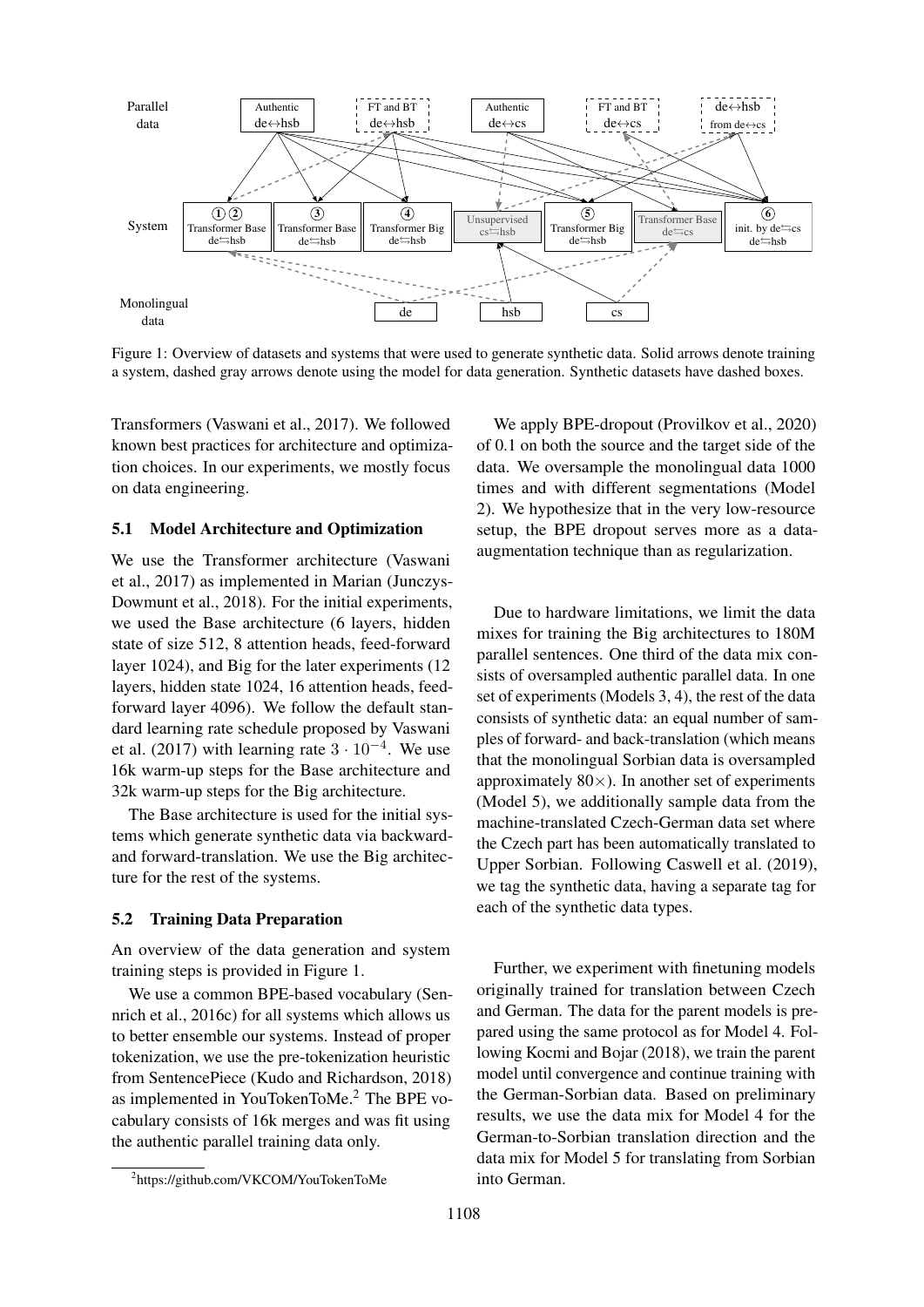| Model |                                                 | $hsb \rightarrow de$ |      | $de \rightarrow hsh$ |      |
|-------|-------------------------------------------------|----------------------|------|----------------------|------|
| 1     | Transformer Base, parallel only                 | 43.4                 | .695 | 45.6                 | .702 |
| 2     | $(1)$ + BPE dropout                             | 50.9                 | .745 | 51.7                 | .747 |
| 3     | $(2)$ + back- and forward-translation           | 51.6                 | .766 | 52.4                 | .765 |
| 4     | Transformer Big, same data as (3)               | 53.0                 | .766 | 55.3                 | .765 |
| 5     | $(4)$ + synthetic data from cs-de               | 54.2                 | .766 | 54.9                 | .766 |
| 6     | $(4/5)$ initialized by cs $\rightleftarrows$ de | 55.4                 | .772 | 55.9                 | .775 |
| 7     | Ensemble $4 \times (4/5)$                       | 55.0                 | .772 | 55.9                 | .773 |
| 8     | Ensemble $3\times$ (6)                          | 55.6                 | .773 | 56.2                 | .776 |
| 9     | Ensemble $4 \times (4/5)$ and $3 \times (6)$    | 56.0                 | .777 | 56.9                 | .769 |
| 10    | $(4/5)$ trained right-to-left                   | 53.7                 | .765 | 55.1                 | .769 |
| 11    | $(9)$ + right-to-left rescoring                 | 56.0                 | .778 | 57.0                 | .779 |

Table 3: BLEU scores and chrF scores (in small font) on development test data for Sorbian-to-German (hsb→de) and German-to-Sorbian (de→hsb) translations.

#### 5.3 Model Ensembling

Following Sennrich et al. (2016a), we also experiment with ensembling several systems and combining systems trained in the left-to-right and right-toleft direction.

We trained four models from random initialization and three models by transferring from Czech-German translation. Note that the transferred models were initialized by the same model and only differed in the order of the training data.

Further, we trained two models in the right-toleft direction, starting from random initialization.

# 6 Results

The quantitative results in terms of BLEU score (Papineni et al., 2002) and ChrF (Popović, 2017) score are presented in Table 3. The results were measured using SacreBLEU.<sup>3</sup>

The Base architecture trained using the parallel data only (Model 1) reaches a surprisingly high BLEU score, which is probably due to the quality of the manually curated training data, domain closeness of the train and test data, and relatively simple sentences both in the train and test sets.

The data augmentation using BPE-dropout (Model 2) seems to have a substantial effect on the translation quality, improving the translation by 6–7 BLEU points. This is a much larger effect than Provilkov et al. (2020) reported. However, they also observed a larger positive effect on smaller datasets. Unlike Sennrich and Zhang (2019), we did not find any benefits of using a small BPEbased vocabulary or tuning learning rate. However, the positive effect of the small vocabulary might be partially emulated by the BPE dropout.

Adding the back- and forward-translated data in the training data improved the translation quality only slightly (Model 3). A large positive effect can be achieved by switching to the Big architecture (Model 4). Adding the synthetic data generated from Czech-German parallel data improve only the Sorbian-to-German translation direction (Model 5), presumably because the quality of the synthetic Sorbian side of the corpus is too low to be used as a target side.

Transfer learning from German-Czech models further improves the translation quality by approximately 1 BLEU point. These are thus the best single models we have developed and our contrastive submission to the shared task.

Additional improvements were reached by model ensembling. Ensembling both the model trained from random initialization and transfer learning models improves the translation by approx. 1 BLEU point. Ensembling these two model types together further improves the translation quality by around half BLEU point.

The model generating the translation right-toleft reach translation quality that is comparable to the left-to-right models. However, rescoring of the n-best lists generated by left-to-right ensembles by the right-to-left models improves the translation quality only negligibly. The rescored ensemble was our primary submission to the shared task.

<sup>3</sup> https://github.com/mjpost/sacrebleu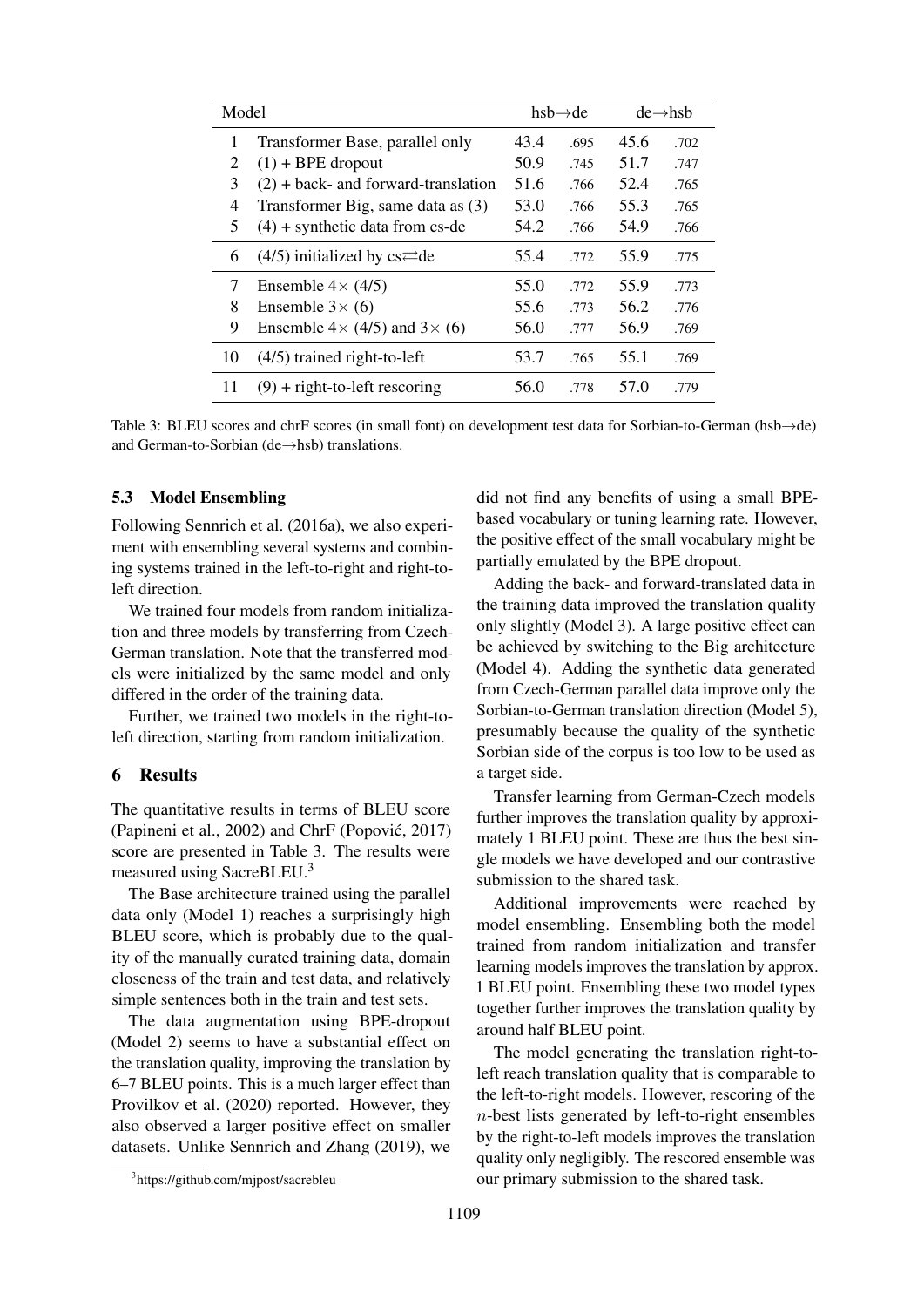# 7 Conclusions

We presented NMT systems for translation between German and Upper Sorbian. Due to the domain closeness and relative simplicity of the test data, we were able to achieve BLEU scores over 50 using the parallel data only. The crucial component was the use of BPE-dropout for both the source and target side.

Further translation quality improvements were achieved by generating synthetic training data by back- and forward-translation. Additionally, we generated synthetic data by machine-translating the Czech side of a parallel German-Czech corpus. For that, we built an unsupervised SMT system that additionally utilizes an unsupervised transliteration system for the translation of OOV tokens.

Our best single system is based on transfer learning, i.e., initializing the model by a Czech-German system, reaching 1–2 higher BLEU scores compared to systems based on Sorbian and German data only. Further minor improvements were achieved by model ensembling and right-to-left rescoring.

### Acknowledgments

The work was supported by the European Research Council (ERC) under the European Union's Horizon 2020 research and innovation programme (grant agreement No. 640550) and by German Research Foundation (DFG; grant FR 2829/4-1).

# References

- Mikel Artetxe, Gorka Labaka, and Eneko Agirre. 2018a. A robust self-learning method for fully unsupervised cross-lingual mappings of word embeddings. In *Proceedings of the 56th Annual Meeting of the Association for Computational Linguistics (Volume 1: Long Papers)*, pages 789–798, Melbourne, Australia. Association for Computational Linguistics.
- Mikel Artetxe, Gorka Labaka, and Eneko Agirre. 2018b. Unsupervised statistical machine translation. In *Proceedings of the 2018 Conference on Empirical Methods in Natural Language Processing*, pages 3632–3642, Brussels, Belgium. Association for Computational Linguistics.
- Loïc Barrault, Ondřej Bojar, Marta R. Costa-jussà, Christian Federmann, Mark Fishel, Yvette Graham, Barry Haddow, Matthias Huck, Philipp Koehn, Shervin Malmasi, Christof Monz, Mathias Müller, Santanu Pal, Matt Post, and Marcos Zampieri. 2019.

Findings of the 2019 conference on machine translation (WMT19). In *Proceedings of the Fourth Conference on Machine Translation (Volume 2: Shared Task Papers, Day 1)*, pages 1–61, Florence, Italy. Association for Computational Linguistics.

- Piotr Bojanowski, Edouard Grave, Armand Joulin, and Tomas Mikolov. 2017. Enriching word vectors with subword information. *Transactions of the Association for Computational Linguistics*, 5:135–146.
- Isaac Caswell, Ciprian Chelba, and David Grangier. 2019. Tagged back-translation. In *Proceedings of the Fourth Conference on Machine Translation (Volume 1: Research Papers)*, pages 53–63, Florence, Italy. Association for Computational Linguistics.
- Marzieh Fadaee, Arianna Bisazza, and Christof Monz. 2017. Data augmentation for low-resource neural machine translation. In *Proceedings of the 55th Annual Meeting of the Association for Computational Linguistics (Volume 2: Short Papers)*, pages 567– 573, Vancouver, Canada. Association for Computational Linguistics.
- Edouard Grave, Piotr Bojanowski, Prakhar Gupta, Armand Joulin, and Tomas Mikolov. 2018. Learning word vectors for 157 languages. In *Proceedings of the Eleventh International Conference on Language Resources and Evaluation (LREC-2018)*, Miyazaki, Japan. European Languages Resources Association (ELRA).
- Vu Cong Duy Hoang, Philipp Koehn, Gholamreza Haffari, and Trevor Cohn. 2018. Iterative backtranslation for neural machine translation. In *Proceedings of the 2nd Workshop on Neural Machine Translation and Generation*, pages 18–24, Melbourne, Australia. Association for Computational Linguistics.
- Marcin Junczys-Dowmunt, Roman Grundkiewicz, Tomasz Dwojak, Hieu Hoang, Kenneth Heafield, Tom Neckermann, Frank Seide, Ulrich Germann, Alham Fikri Aji, Nikolay Bogoychev, Andre F. T. ´ Martins, and Alexandra Birch. 2018. Marian: Fast neural machine translation in C++. In *Proceedings of ACL 2018, System Demonstrations*, pages 116– 121, Melbourne, Australia. Association for Computational Linguistics.
- Tom Kocmi and Ondřej Bojar. 2018. Trivial transfer learning for low-resource neural machine translation. In *Proceedings of the Third Conference on Machine Translation: Research Papers*, pages 244–252, Belgium, Brussels. Association for Computational Linguistics.
- Philipp Koehn, Hieu Hoang, Alexandra Birch, Chris Callison-Burch, Marcello Federico, Nicola Bertoldi, Brooke Cowan, Wade Shen, Christine Moran, Richard Zens, Chris Dyer, Ondřej Bojar, Alexandra Constantin, and Evan Herbst. 2007. Moses: Open source toolkit for statistical machine translation. In *Proceedings of the 45th Annual Meeting of the Association for Computational Linguistics Companion*